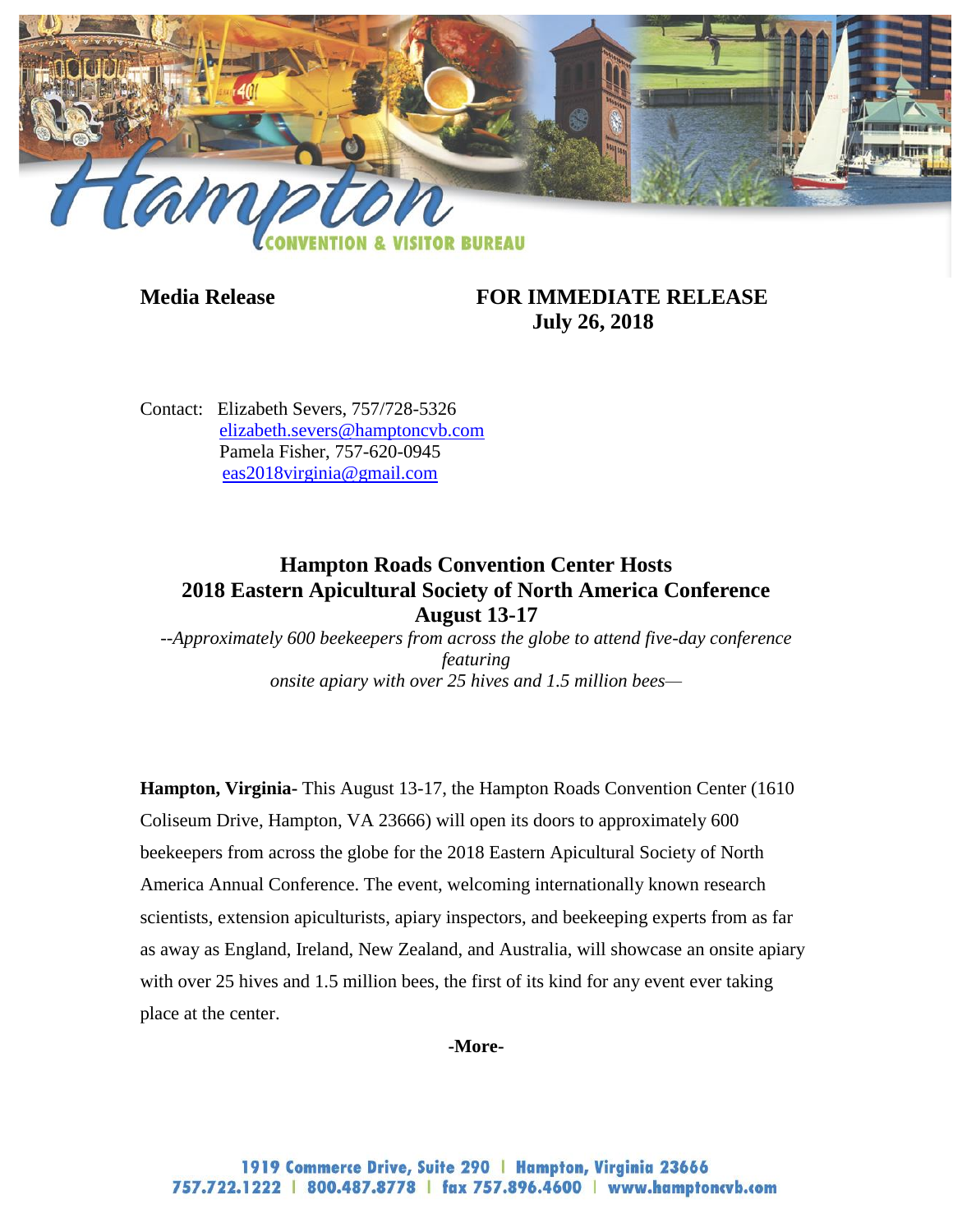#### **Hampton Roads Convention Center Hosts 2018 Eastern Apicultural Society of North America Conference August 13-18- Page 2**

"After a 22-year hiatus, we are thrilled to once again welcome beekeepers from around the globe to Hampton, Virginia for the week-long Eastern Apicultural Short Course and Conference," said 2018 Eastern Apicultural Society President Pamela Fisher. "EAS is one of the few bee meetings where attendees may choose from among several concurrent lectures, workshops, or instruction in the apiary depending on one's interests. Social events are planned every evening. It's an amazing educational opportunity for beekeepers of all skill levels."

Highlights of the 2018 Eastern Apicultural Society of North America Conference include classroom lectures, hands-on workshops, and instruction in the apiary. Attendees must bring a veil to participate in the apiary sessions.

In addition, the conference will host the Honey Show, one of the most prestigious shows of its type in the world. Beekeepers are invited to bring their best examples of honey, beeswax, mead (honey wine), photography, gadgets, crafts, and even cookery to compete for silver trophies (and of course, bragging rights!). Winning entries are auctioned to raise funds for honey bee research.

This year, the conference will also feature world-renowned apicultural speakers from across the world. Speakers include Celia Davis, NDB [National Diploma in Beekeeping,](https://national-diploma-beekeeping.org/front-page/ndb-biographies/#Celia-Davis)  [UK;](https://national-diploma-beekeeping.org/front-page/ndb-biographies/#Celia-Davis) Dr. Jamie Ellis, [University of Florida;](http://entnemdept.ufl.edu/people-directory/jamie-ellis/) Randy Oliver, [Scientific Beekeeping;](http://scientificbeekeeping.com/) Mike Palmer, [French Hill Apiaries, Vermont;](http://twolittleladiesapiary.com/cms/node/30) Dr. Wyatt Mangum, University of Mary Washington; Dr. Sammy Ramsey, [University of Maryland;](http://www.vanengelsdorpbeelab.com/samuel-ramsey.html) Dr. Juliana Rangel, [Texas A](https://entomology.tamu.edu/people/rangel-juliana/)  [& M;](https://entomology.tamu.edu/people/rangel-juliana/) Dr. Jennifer Tsuruda, [Clemson University](http://glimpse.clemson.edu/tidy-bees-are-healthy-bees/)**;** and Michael Young**,** MBe, [Institute of](http://live.ezezine.com/ezine/archives/1636/1636-2009.01.05.23.05.archive.html)  [Northern Ireland Beekeepers.](http://live.ezezine.com/ezine/archives/1636/1636-2009.01.05.23.05.archive.html)

**-More-**